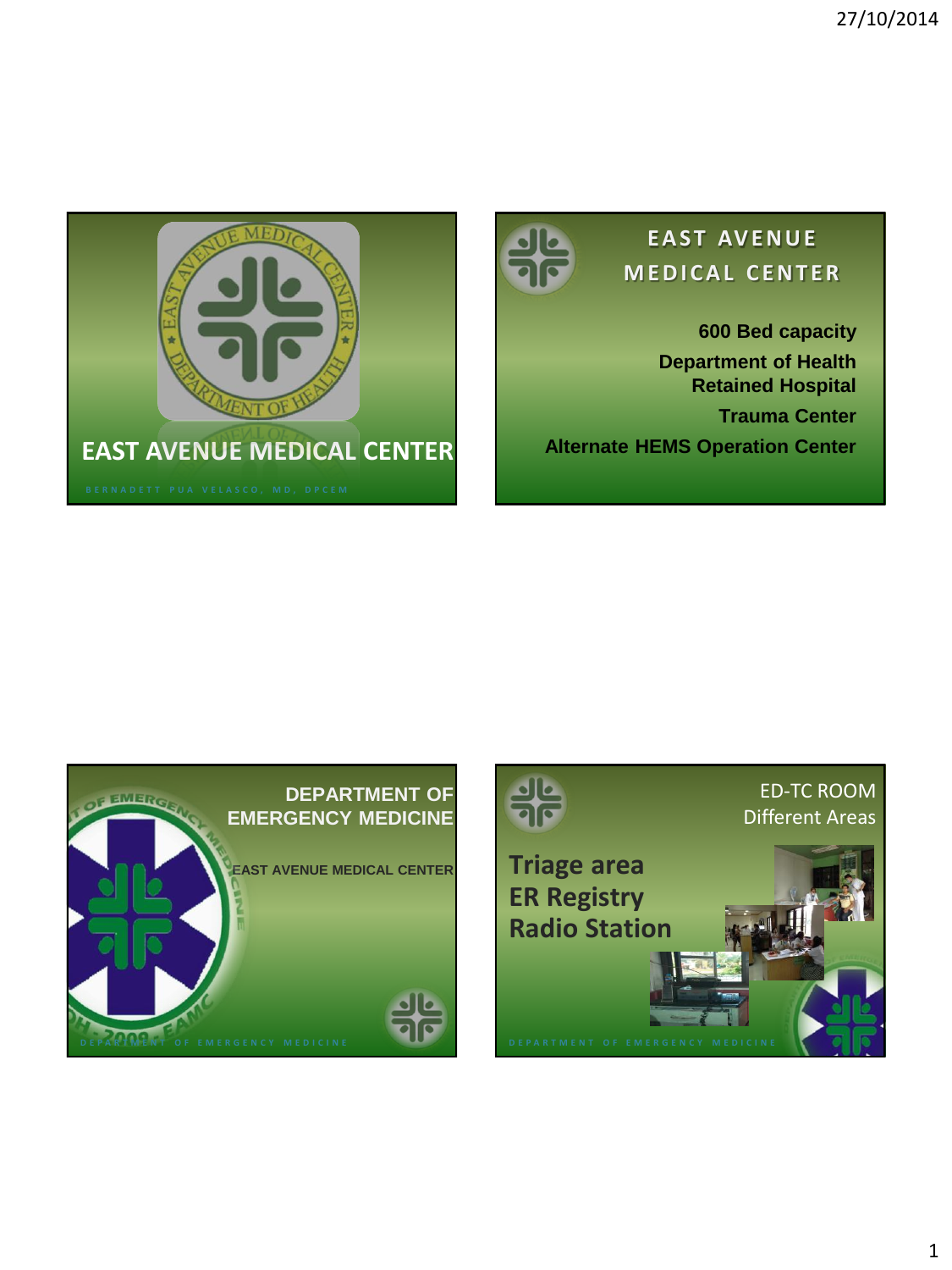





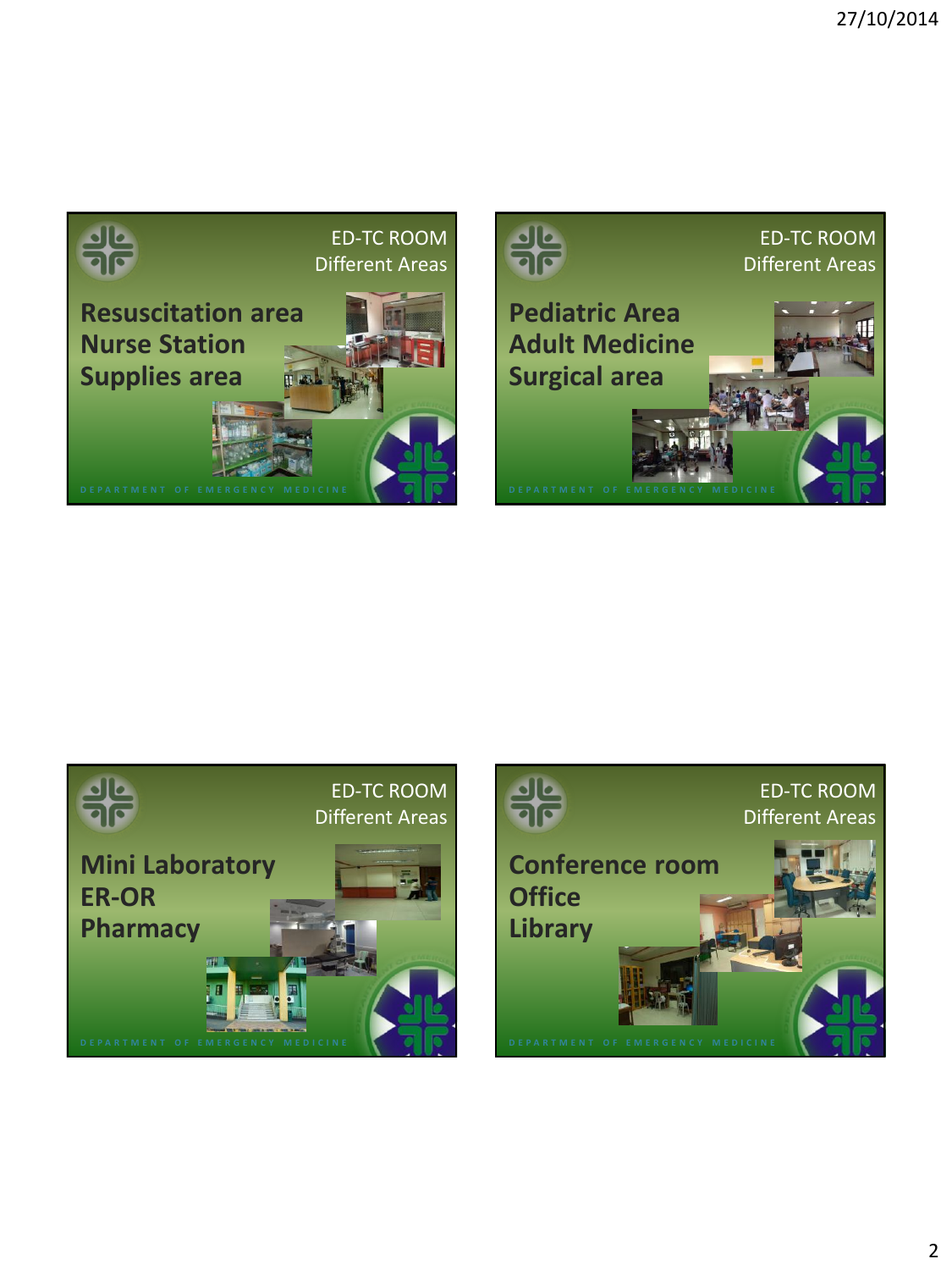|                                  | <b>ED-TC ROOM</b><br>Different Areas |                                  |              | <b>ED-TC Personnel</b> |
|----------------------------------|--------------------------------------|----------------------------------|--------------|------------------------|
| <b>Ambulatory care service</b>   |                                      |                                  | <b>TOTAL</b> | <b>SHIFT</b>           |
| <b>Pharmacy</b>                  |                                      | <b>RESIDENT</b>                  | 260          | $9 - 11$               |
| <b>Billing and Cashier</b>       |                                      | <b>NURSES</b>                    | 45           | $12 - 15$              |
|                                  |                                      | <b>NURSING AID</b>               | 10           | $2 - 3$                |
|                                  |                                      | <b>CLERK</b>                     | 11           | $2 - 3$                |
| DEPARTMENT OF EMERGENCY MEDICINE |                                      | DEPARTMENT OF EMERGENCY MEDICINE |              |                        |

and the control of the control of the control of the control of the control of



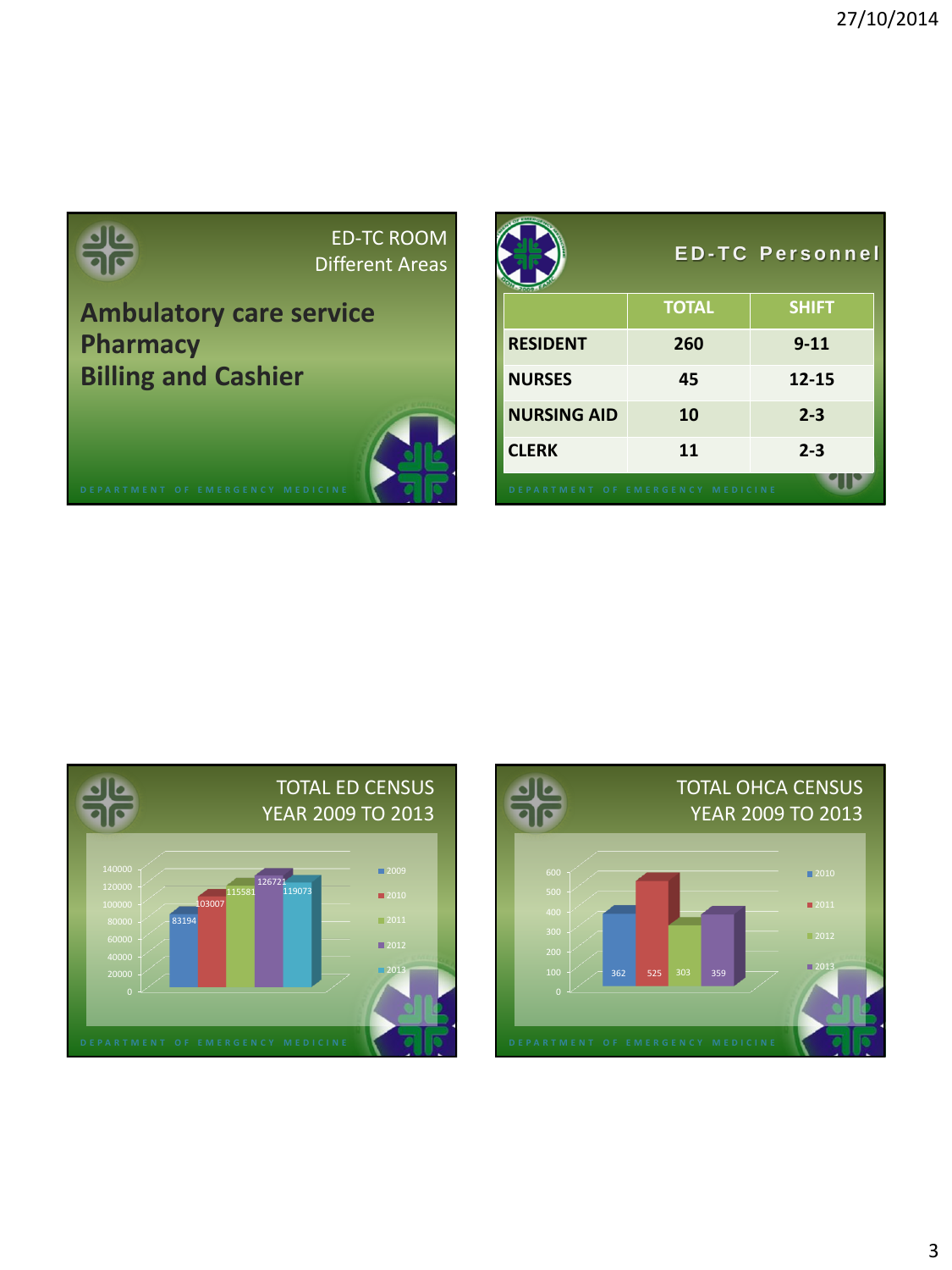